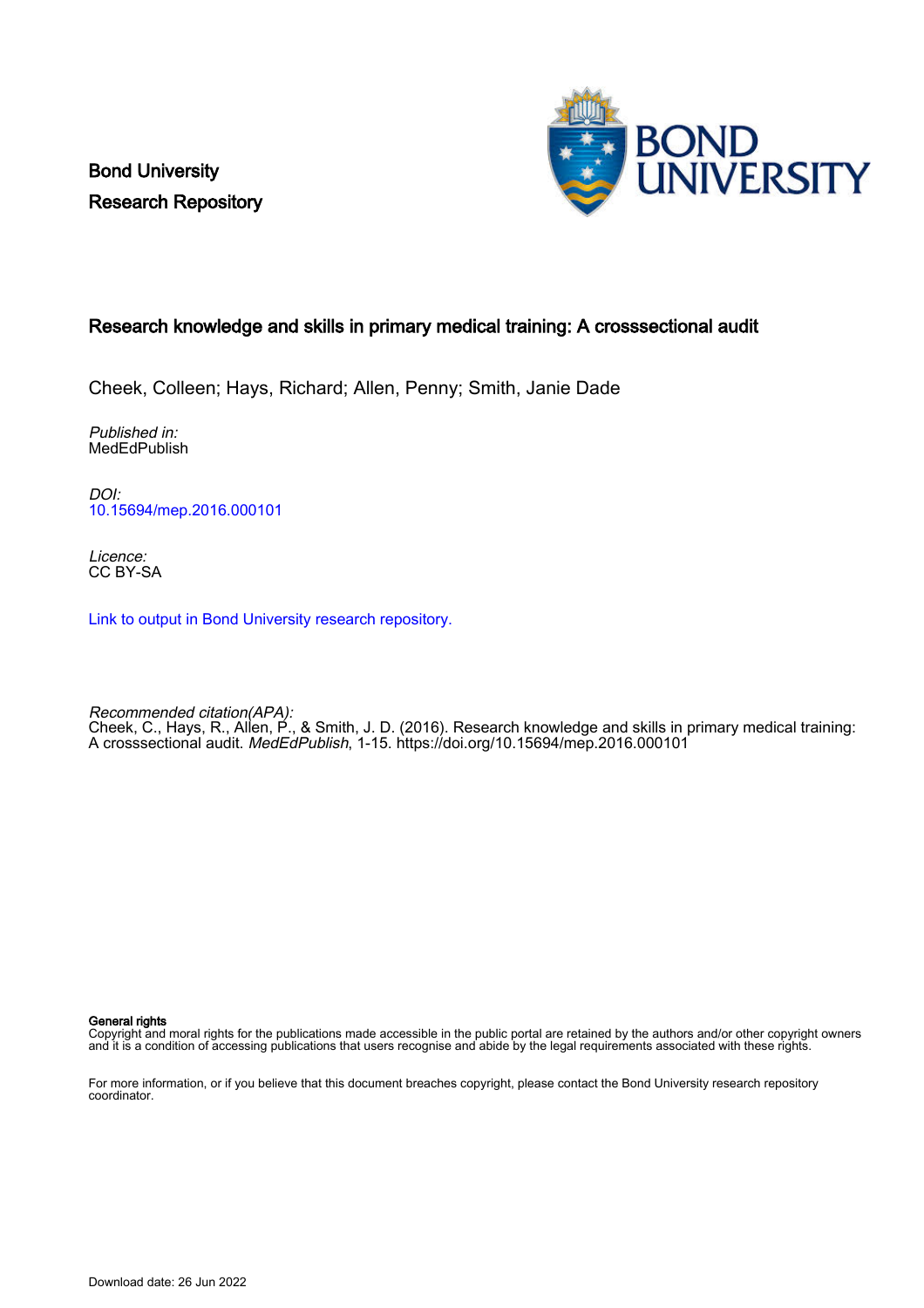Original article Open Access



# Research knowledge and skills in primary medical training – a cross-sectional audit

# Colleen Cheek[1], Richard Hays[2], Penny Allen[3], Janie Dade Smith[4]

Corresponding author: Ms Colleen Cheek Colleen.Cheek@utas.edu.au

Institution: 1. University of Tasmania, 2. University of Tasmania, 3. University of Tasmania, 4. Bond University

Categories: Comparative Medical Education, Curriculum Planning

Received: 10/10/2016 Published: 11/10/2016

#### Abstract

Background: Internationally, medical education has either adopted, or is moving toward, a Masters level qualification at completion. This reflects the higher-level learning outcomes and potentially facilitation of thinking and decision-making required of medical graduates. In Australia, the main difference between bachelor and masters programs appears to be the level of research skills training. This study explores the characteristics of research training in medical schools and alignment with higher education qualification frameworks.

Methods: A cross-sectional audit was conducted of 22 medical schools in Australia and New Zealand, seeking information on: degree type, entry requirement, research knowledge and skills taught, teaching format, and barriers to offering students research experiences.

Results: Information about 15 medical programs was obtained, with Australian Qualifications Framework or New Zealand Qualifications Framework Level 7, 8 or 9E outcomes. All included a variety of teaching methods on biomedical ethics, principles of evidence-based practice, and search strategies for medical evidence, critical appraisal of the literature and disease surveillance/epidemiology. Small projects were available in all programs, although voluntary in Level 7/8 programs and mandatory in Level 9E programs.

Conclusions: There appear to be few differences in research training and learning outcomes from Level 7 and Level 9E programs, although Level 9E programs have a more systematic approach and assurance that all graduates can achieve the higher outcomes. Barriers to successful implementation relate to finding curriculum space and sufficient research training capacity for all medical students.

Keywords: Critical thinking, research knowledge, scholarship, medical graduate, Masters Degree, critical thinking, reserach knowledge, scholarship

# Background

Primary medical education is now almost exclusively the domain of universities, where there is a strong tradition of grounding medical education in contemporary research that informs developments in medical science and practice. In most jurisdictions national standards of medical education have explicit requirements for medical graduates to have competencies in critical appraisal and participation in research. University qualifications reflect the development of thinking and judgement skills as an individual transitions from learner to teacher, with titles such as 'Bachelor', 'Master', and 'Doctor' [Lenartowicz, 2015], although there is substantial variation internationally in the title of primary medical qualifications. For example, the United Kingdom, Australia and New Zealand have traditionally used the term 'Bachelor', whereas in Europe and North America the degrees are called 'Medical Doctorate', yet all may represent equivalent learning outcomes and equivalent recognition. Some have argued that this academic focus has neglected the preparation of students for their work as junior doctors, suggesting that higher education should embrace a broader approach to scholarship that includes integration, application and workplace engagement as well as theory and discovery [Boyer, 1991].

A more recent view is that the dual goals of academic excellence and workplace readiness may be enhanced through better alignment. It is argued that higher order thinking, better clinical decision making and leadership may be facilitated by education design, even at undergraduate level [Cooke, Irby, & O'Brien, 2010]. Higher education reforms in several nations have developed explicit learning outcomes for each level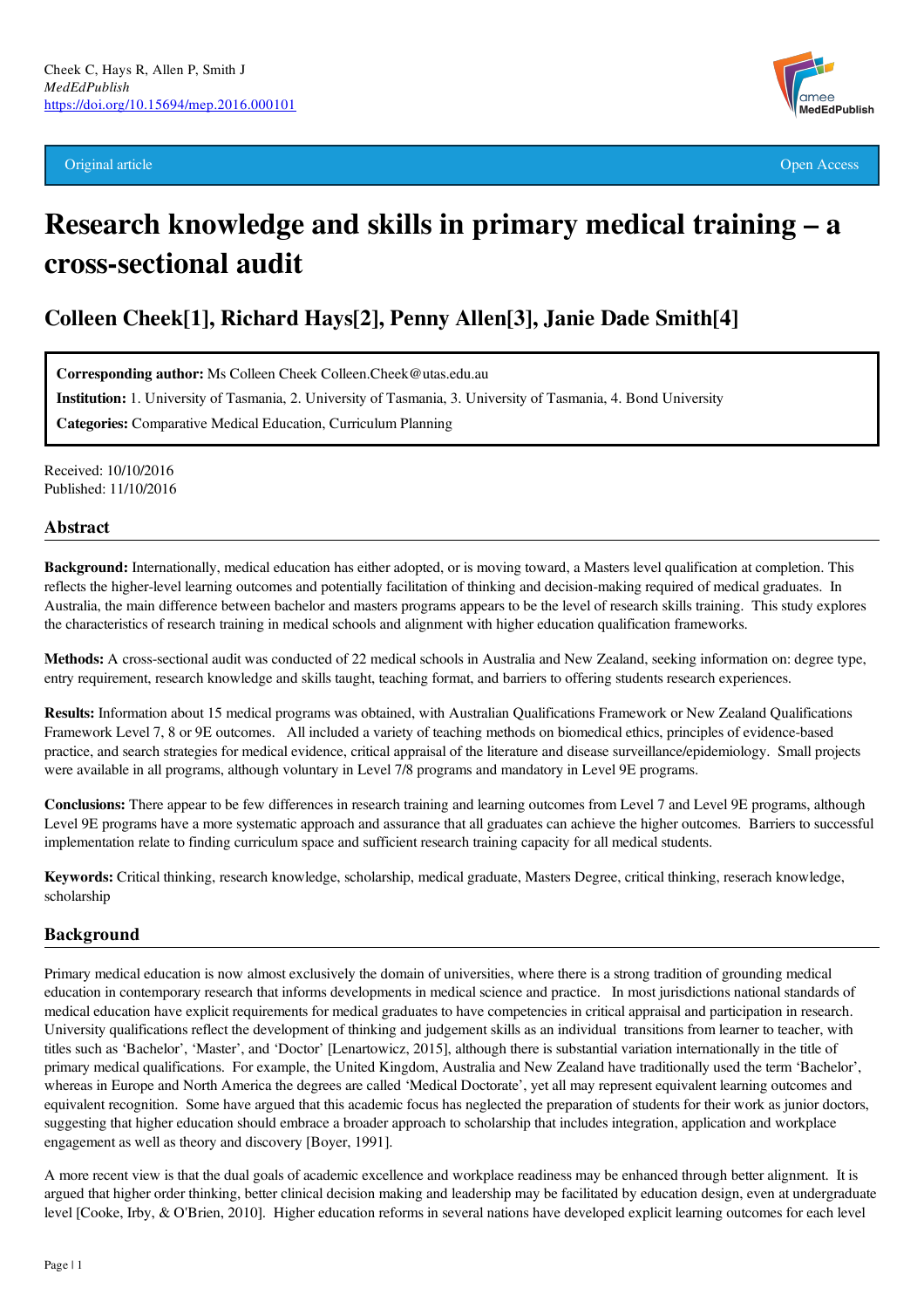

of qualification. Examples include the 'Bologna' three-cycle approach in Europe [Bologna Working Group, 2005], Quality Assurance Agency (QAA) levels in the UK [QAA, 2014], Ministerial Statement on Quality Assurance of Degree Education in Canada [CMEC, 2007], the Australian Qualifications Framework (AQF) [DET, 2013], and New Zealand Qualifications Framework (NZQF) [NZQA, 2010]. There is no equivalent national framework in the United States. While the names of degrees have not necessarily changed, primary medical qualifications in the United Kingdom, Europe and North America are formally regarded as being at Master's level.

The situation is more complex in Australia and New Zealand, where both countries share a common set of medical education standards [AMC, 2012]. Here, medical education has participated in several international curriculum innovations including: increasing curriculum integration through problem-based learning; expansion by establishing new programs; and developing evidence-based rural medical education [Geffen, 2014; Prideaux, 2009; Strasser, 2005; Bokey, Chapuis, & Dent OW, 2014]. Currently, the level of primary medical qualifications is being aligned to the similar AQF and NZQF 10-level structures, a process made more complex by the diversity of medical programs. Fifty years ago there were seven medical schools in Australia, all with very similar, six-year duration, school-leaver entry programs, whereas there are now 20 medical schools with four, five and six-year curricula and either graduate or school-leaver entry. As a result, there are currently medical qualifications at Levels 7 (Bachelor), 8 (Bachelor Honours) and 9 (Masters), although all are deemed to achieve the Graduate Outcome Statements required by the Australian Medical Council [9], which are not formally aligned to AQF /NZQF levels. There have since been controversial claims about a reduction in anatomy, pathology, clinical experience and research experience in Australian medical education, although this is variable and the impact is uncertain [Bokey, Chapuis, & Dent OW, 2014]. The main perceived difference between Level 7 and 9 degrees has been the level of research training provided.

Masters level program development in Australia follows different pathways. The initial developments were in the four-year graduate-entry programs, where all students commence with a Level 7 degree and after four years obtain a Level 9 degree. The Masters (Extended), or 9E, qualification differs from the Level 9 Masters degree by being the equivalent of three, rather than two academic years, including a prolonged professional placement, and achieves learning outcomes that relate to acquisition of some research skills to facilitate higher-level problemsolving. More recently, five and six-year school-leaver programs have also announced their intention to develop into Level 9E programs. This may be more difficult, although even five-year medical programs generally have more tuition weeks than six standard academic years. Further, the professional placements are of either similar or even longer duration. Hence it is possible to develop a Level 9E program within a five-year, school-leaver entry program.

Little is known about the current extent of research training amidst the variety of Australian medical programs. This paper reports an audit of Australian and New Zealand medical schools that explored the nature and extent of research training and how Level 9E learning outcomes were to be achieved.

# Method

We collected information on degree type, entry requirement, research knowledge and skills taught, format of teaching, duration, assessment strategies, and barriers to students receiving quality research experiences from medical school websites, curriculum documents and directly from heads of medical schools in Australia and New Zealand. An audit form was developed and information from medical school websites was entered into a spreadsheet. Where there were gaps in publicly available information, the heads of medical schools were requested to either complete audit forms for their programs or send relevant curriculum documents to the researcher for data extraction. Audit forms were completed for 15 of the 22 medical schools. One school advised they could not map research components from a spiral curriculum. Audit forms could not be completed for six schools due to information not being available on websites, or schools not providing curriculum documents or completed audit forms. The analysis was essentially descriptive, with frequency counts and thematic analysis of written responses. The project was approved by the Tasmanian Higher Education Research Ethics Committee (H15283) on 30 September 2015.

#### **Results**

A total of 15 audits were completed for the 22 medical schools in Australian and New Zealand.

#### Curriculum models

Responding Australian and New Zealand medical schools reported that they offered a variety of curriculum models, with AQF/NZQF Level 7, 8 or 9E outcomes. Some schools currently offer a combination of these as they transition from Levels 7 to 9E. One program was at Level 8, with the degree named at Bachelor (Honours) level. Of the non-respondents there were four AQF Level 7 and three AQF Level 9 courses. These data are summarised in Table 1.

Three of the participating schools with AQF/NZQF Level 7-8 qualifications offered standard-entry six-year degrees; three offered standardentry five-year degrees; and three offered graduate-entry four-year degrees. Of the participating schools AQF Level 9E qualifications, one offered a standard-entry, five-year degree and five offered graduate-entry, four-year degrees.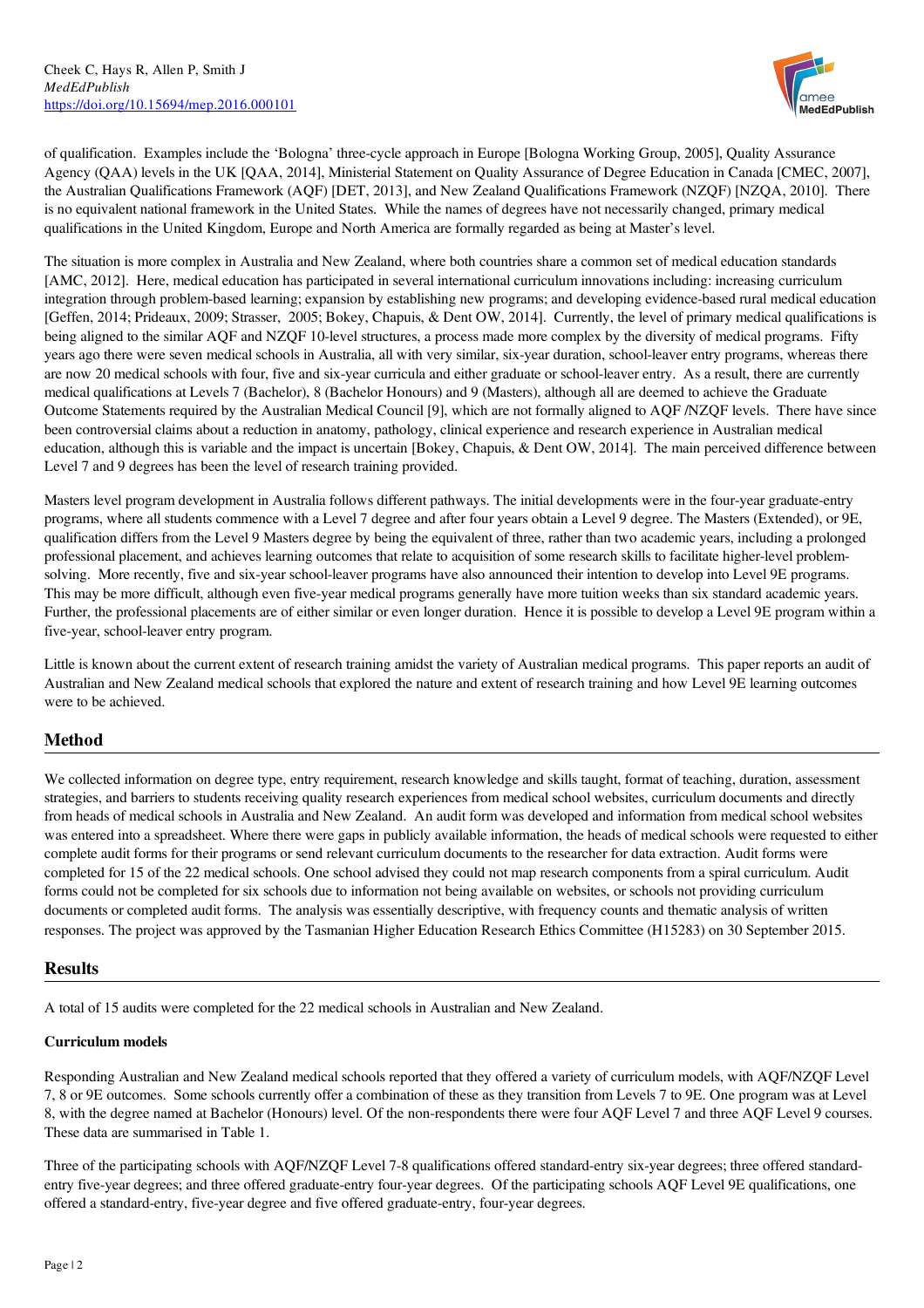

#### Research training descriptions

Research knowledge and skills taught and applied in student individual and group projects were fairly uniform across all programs (average of 11-12 discrete activities or components per program). Mentored projects (where students were allocated a research academic or clinician to guide them) were more frequent in the Level 9E programs (average 2.5 compared with 0.33 per program). However, these options were available as summer electives and curricular selectives in all three of the participant six-year programs. These data are summarised in Table 2.

Lectures, online learning or resources, individual assignments and presentation to peers were the favoured teaching formats reported in the Level 7 and 8 programs. In Level 9E programs, lectures, online learning or resources, and mentored projects were favoured teaching formats, while presentations to peers or broader audiences were also popular. More diverse teaching formats were reported in the six-year Level 7 degree (average of 10 formats compared with 5-7). These data are summarised in Table 3.

#### Barriers to research training

Three of the nine Bachelor programs listed barriers, the most common being: limited research project opportunities; limited research supervisors/mentors; financial constraints; and lack of time or curriculum overload. The most common barriers listed by four of the six Masters programs were: limited clinical and research mentors; communication about the scholarly component; availability of project options; managing large numbers of student projects; financial constraints; and managing a minority of students not wanting to 'do research'. Other challenges were raised, including: ethics approval and research governance workloads; establishing collaborative relationships with health organisations and the community; and timing projects appropriately within the course.

#### **Discussion**

Despite the differences in descriptions, degree names and AQF/NZQF levels of Australian and New Zealand medical programs, the results of this audit suggest that there are few differences in research training expectations and learning outcomes across the different program models. All responding medical schools reported substantial research training activity, although six-year Level 7 programs reported increased and more diverse research training content and formats. Level 9E programs reported more projects and project presentations, and were developing new learning activities such as systematic review workshops. However, some Level 7 programs either required projects and presentations or offered them as elective experiences for interested students. Online research learning resources were available in all programs. Barriers to research were similar across program descriptions, with Level 9E programs reporting an additional challenge existed in providing the capacity for all students to have a meaningful research experience.

A key difference between programs at the different levels is that only a proportion of students in Level 7 and 8 programs would achieve Level 9E learning outcomes through appropriate elective experiences, whereas this is mandated and provided for all students in Level 9E programs. It is interesting to note that six-year standard-entry programs appear closer with respect to research training to the graduate-entry programs, and also the Level 9 benchmark, than five-year, standard-entry programs. Whether this is due to a reduction in research training through compression to five years or to other factors is an issue that needs further exploration. At a time when curriculum over-crowding remains common, with ever-increasing curriculum requirements of medical graduates to be 'work ready' as junior hospital doctors, medical schools have sought to maximize flexibility of learning opportunities [Harden, 2006], with a 'core plus options' approach and a fostering of selfdirected learning to maintain currency over a career [Cooke, Irby, & O'Brien, 2010;Harden, 2006]. Long term learning strategies are important - "learning abilities that do not refer exclusively to content knowledge but rather concern 'habits of mind' and metacognitive skills *that embody cognitive and social cognitive abilities that are useful…" (p326)* [Beck, Skinner, Schwabro, 2013].

The proposition that research training improves decision-making in complex clinical situations remains to be proven, although it is plausible that it facilitates critical appraisal skills and capacity to implement advances in healthcare over a long career [Cooke, Irby, & O'Brien, 2010;Harden, 2006;AMC, 2012; Young, Rohwer, Volmink, & Clarke, 2014]. Ultimately, expertise develops as a blend of training and experience, and it is possible that achievement of Level 9E learning outcomes may accelerate this.

While the barriers to providing research training are similar to those reported elsewhere [Siemen, Punnen, Wong, & Kanji, N, 2010; Park, Liang, Sherwin, & McGhee ,2010] the challenges of expanding research training to all medical students may be difficult to address without substantial investment in research infrastructure and supervision. While the depth of the required research experience may not be too demanding, providing meaningful research experiences for all students appears to be a difficult task. It is likely that most, if not all, medical programs in Australia will develop into Level 9E programs, and there may be a risk that research experiences will become diluted and less valuable.

#### Limitations

We were able to obtain information for only 15 of the 22 medical schools in Australia and New Zealand. All schools that completed audit forms had difficulty mapping their research training from integrated curricula, requiring the information to be gathered in different ways. It is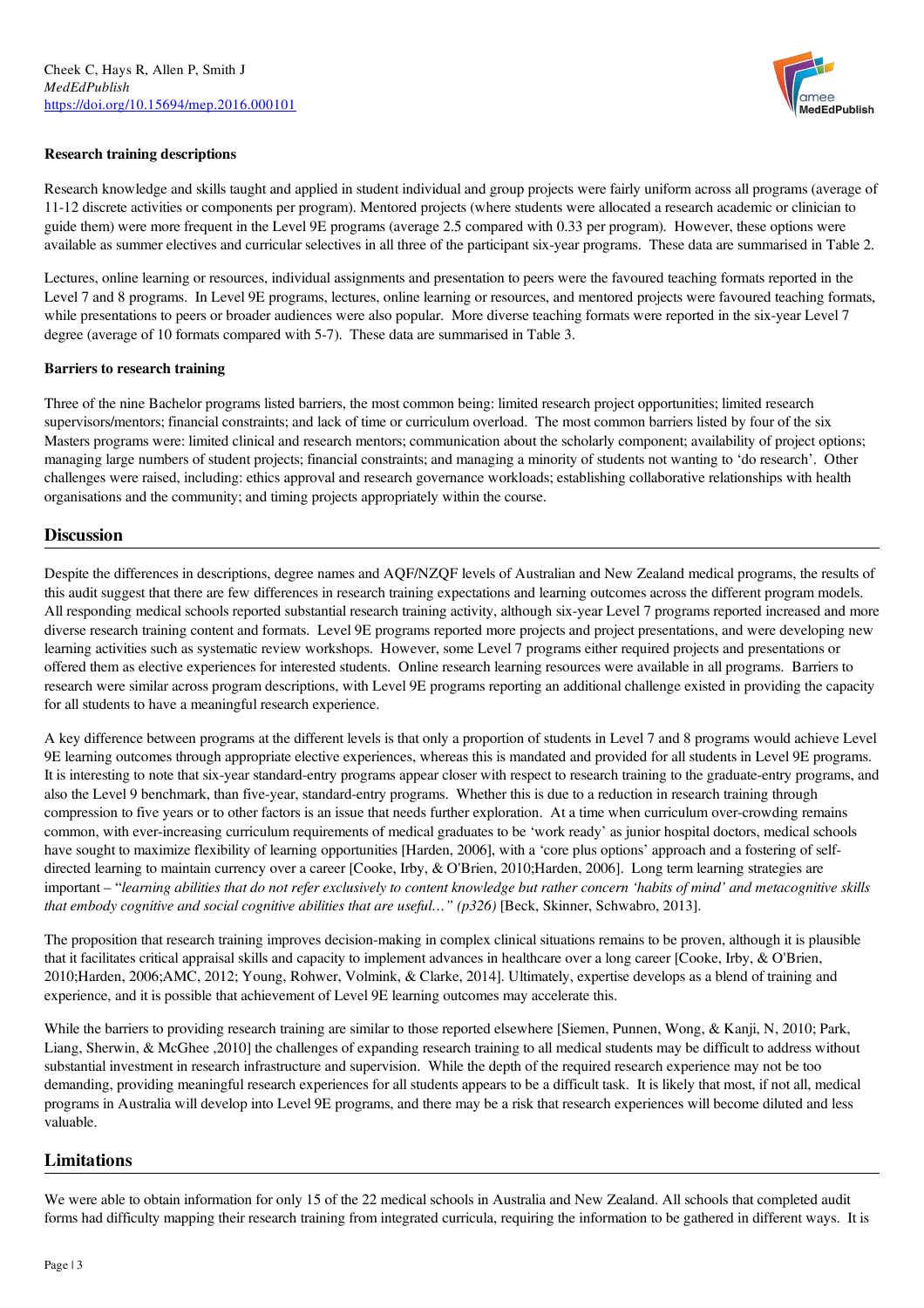

therefore possible that this study may not have captured adequately the breadth and, in particular, the depth of research training experience in all types of programs. The interpretation of some terms varied between schools. For example, academic writing was described variously as the standard expected in either written assignments or written research reports. Further, this study captured information about the planned curriculum, but did not capture the experienced curriculum.

# **Conclusion**

Australian and New Zealand medical schools offer diverse medical programs for either school-leavers or graduate entrants, are of four, five or six-year durations, and achieve learning objectives formally benchmarked at either Level 7, 8 or 9E of the qualifications frameworks in both Australia and New Zealand. There may be few measurable differences in achievement possible across all program models, but rather more of an assurance that all, rather than some, graduates reach the higher level outcomes. Most programs in Australia are transitioning to Level 9E programs, amidst concerns about the need for higher-level judgment and decision-making to improve the quality of healthcare and foster leadership of change in health care systems. Barriers to successful implementation relate to finding curriculum space and sufficient research training capacity for all medical students.

# Table 1 – Characteristics of medical programs offered at 22 Australia and New Zealand medical schools in 2016+

| <b>Degree Name</b>                                   | <b>Programs</b> | <b>AQF/NZQF</b> level | <b>Total respondents</b> |
|------------------------------------------------------|-----------------|-----------------------|--------------------------|
| Bachelor's Degree (MBChB, MBBS,<br>MBBS(Hons), BMed) | $13^{+}$        | -                     |                          |
| Doctor of Medicine (MD, MChD)                        |                 | 9E                    |                          |

#### + Includes one school commencing 2017

† Includes one school AQF Level 8

# Table 2 - Research knowledge and skills taught in 15 medical schools in Australia and New Zealand

| <b>AQF/NZQF</b> level                                        | AQF $7^{\dagger}$  |                    |                    | AQF 9e                                           |
|--------------------------------------------------------------|--------------------|--------------------|--------------------|--------------------------------------------------|
| Entry Type                                                   | Graduate<br>4 year | Standard<br>5 year | Standard<br>6 year | Graduate 4 yr<br>$(n=5)$ Standard 5<br>$yr(n=1)$ |
|                                                              | $n = 3$            | $n = 3$            | $n = 3$            | Total $n = 6$                                    |
| Research Knowledge and Skills                                |                    |                    |                    |                                                  |
| Principles of biomedical ethics and<br>professional practice | 3                  | 3                  | 3                  | 6                                                |
| Principles of Evidence-based practice                        | 3                  | 3                  | 3                  | 6                                                |
| Search strategies to find the best medical<br>evidence       | 3                  | 3                  | 3                  | 6                                                |
| Critical appraisal of the literature                         | 3                  | 3                  | 3                  | 6                                                |
| Reflective practice                                          | 3                  | $\overline{2}$     | 3                  | 5                                                |
| Quantitative methods                                         | 3                  | $\overline{2}$     | 3                  | 5                                                |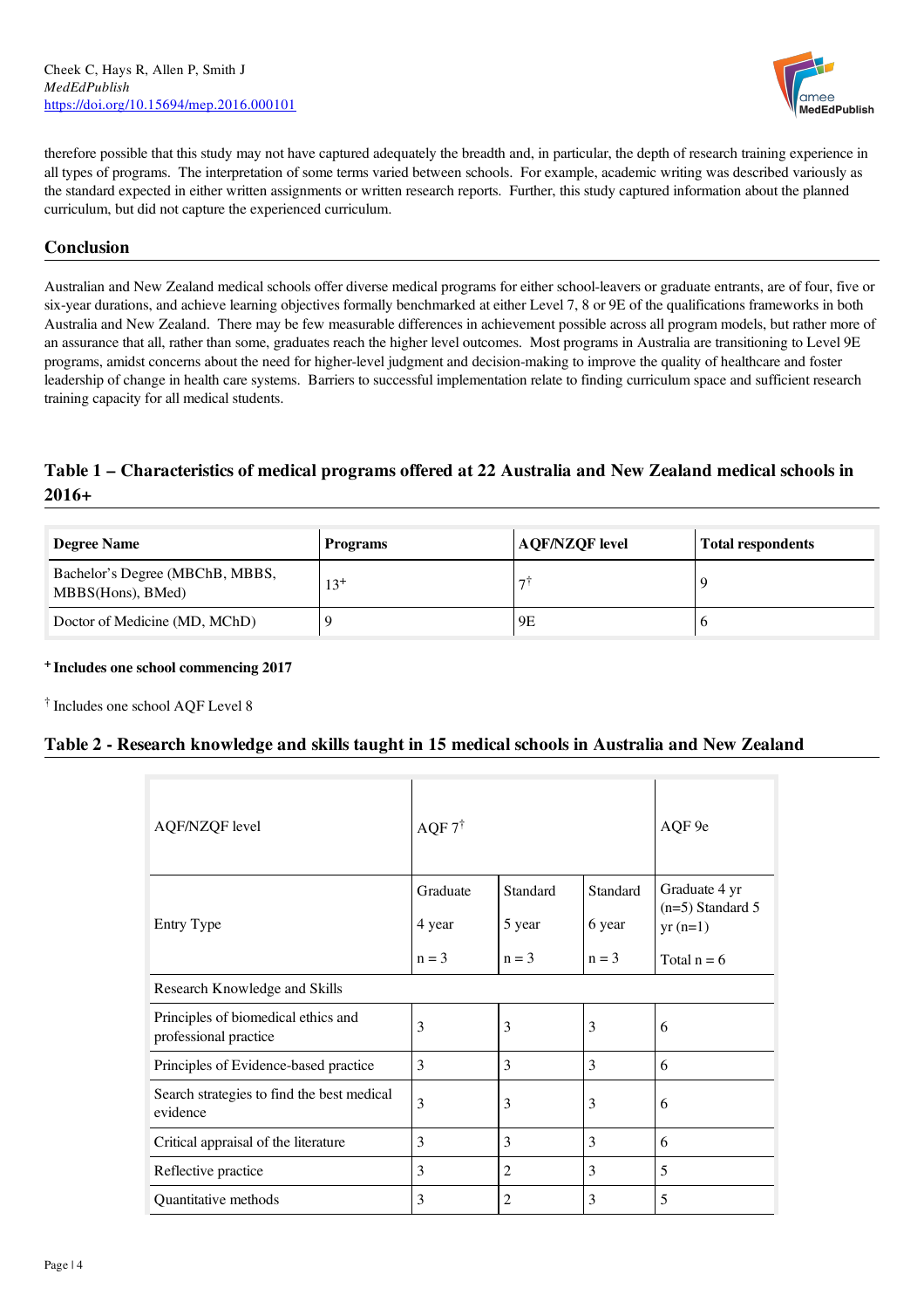

| Qualitative methods                                     | 3              | $\overline{2}$ | $\overline{2}$           | 5              |
|---------------------------------------------------------|----------------|----------------|--------------------------|----------------|
| Disease Surveillance/epidemiology                       | 3              | 3              | 3                        | $\overline{4}$ |
| <b>Biostatistics</b>                                    | $\overline{2}$ | 3              | 3                        | 6              |
| Academic writing                                        | $\overline{2}$ | 3              | 3                        | 6              |
| Oral presentation                                       | $\overline{2}$ | 3              | $\overline{2}$           | 5              |
| Multi-media, conference, other<br>presentation          | 1              | 1              | 1                        | 2              |
| Research design, formulating question                   | 1              | 1              |                          |                |
| Interview/survey design                                 | 1              | 1              | $\overline{\phantom{a}}$ |                |
| Outbreak investigation                                  |                | 1              | 1                        |                |
| Audit project                                           |                | 1              | 1                        | 1              |
| Various projects/assignments unspecified                | $\overline{2}$ | 1              | $\overline{2}$           | $\overline{4}$ |
|                                                         |                |                |                          |                |
| <b>Total research components</b>                        | 35             | 36             | 36                       | 67             |
| <b>Total Research components/n</b>                      | 11.67          | 12             | 12                       | 11.17          |
| Application of Knowledge and skills (mentored projects) |                |                |                          |                |
| Community research project                              | -              | 1              | $\overline{a}$           | $\overline{a}$ |
| Research electives and selectives                       | $\overline{a}$ |                | $\overline{2}$           | $\overline{2}$ |
| Research project                                        | 1              |                | 1                        | 6              |
| Scholarship project                                     | $\overline{a}$ | L.             | $\overline{a}$           | $\overline{2}$ |
| Capstone project                                        |                |                |                          | $\overline{2}$ |
| Various advanced studies projects<br>unspecified        |                |                |                          | 3              |
| <b>Total research components</b>                        | 1              | 1              | 3                        | 15             |

† Includes one AQF Level 8

# Table 3 - Formats used to teach research knowledge and skills

|                           | AQF 7 or 8 |                                  |                   | AQF 9e                 |
|---------------------------|------------|----------------------------------|-------------------|------------------------|
| Teaching format           | $=$ 3      | $4$ year n   5 year n  <br>$=$ 3 | 6 year n<br>$=$ 3 | 4 or 5 year<br>$n = 6$ |
| Lectures                  | 3          | 3                                | 3                 | 6                      |
| Tutorials                 |            | $\overline{c}$                   | 2                 | 3                      |
| Online Learning/resources | 2          | 3                                |                   | 5                      |
| Interactive workshops     |            |                                  | $\overline{c}$    | 2                      |
| Feedback                  |            |                                  |                   |                        |
| Seminar                   |            |                                  |                   | 3                      |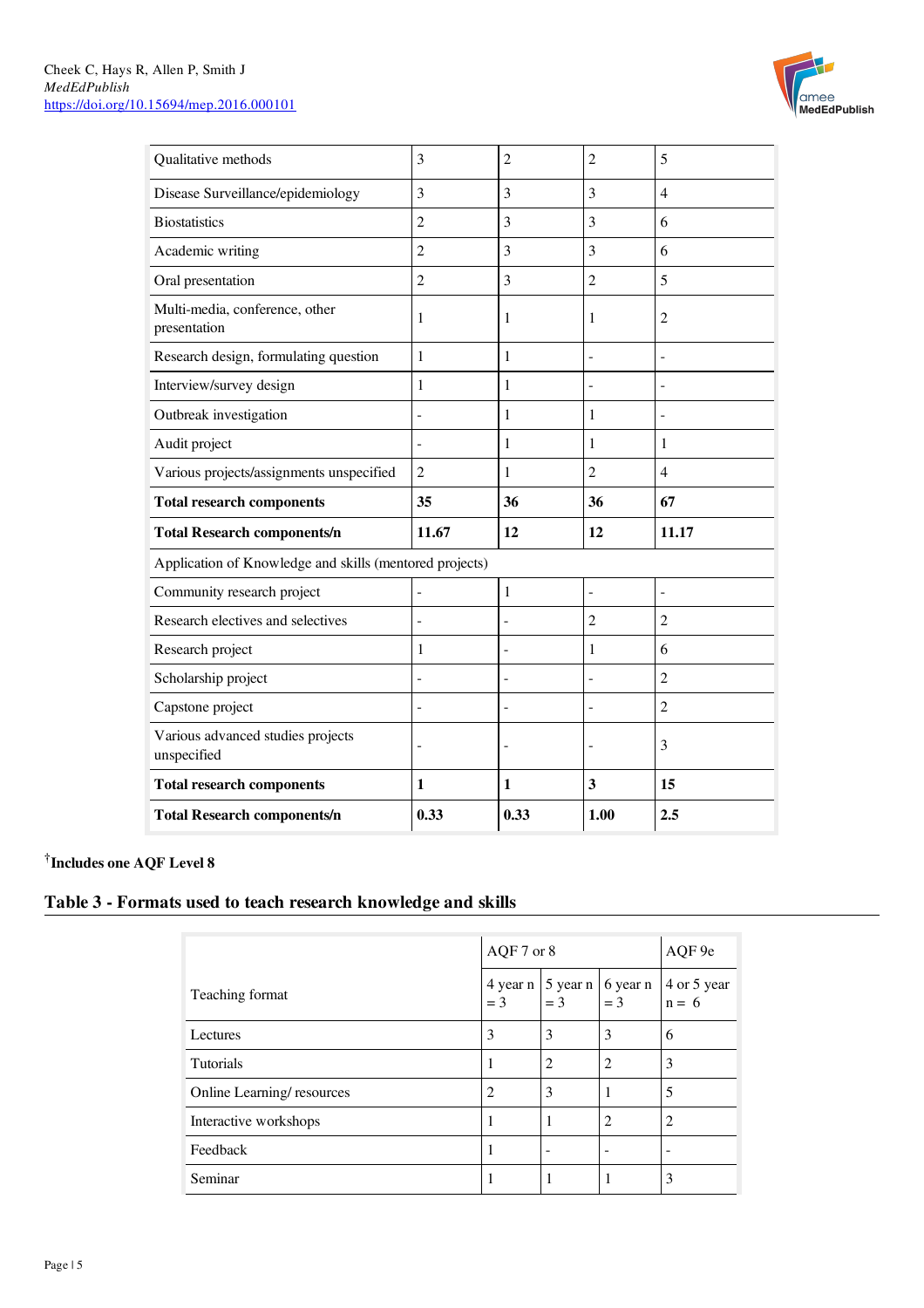

| Skill workshops -library, project plan, systematic<br>review  |                | 1              | $\overline{c}$ | 3              |
|---------------------------------------------------------------|----------------|----------------|----------------|----------------|
| <b>Individual Projects</b>                                    | 2              | 3              | $\overline{2}$ | $\overline{c}$ |
| Small group learning                                          |                | 1              | $\overline{2}$ |                |
| Interview with/visit to researcher/research team              |                | 1              | 1              | ۰              |
| Presentation to peers                                         | $\overline{c}$ | $\overline{2}$ | 3              | $\overline{c}$ |
| Presentation to broader audience                              |                | 1              | $\overline{c}$ | 4              |
| Journal club                                                  |                | $\Omega$       | 1              |                |
| Mentored projects                                             | 1              | 1              | 1              | 6              |
| PBL/CBL sessions                                              | 1              |                | $\overline{2}$ | 3              |
| Virtual hospital cases                                        |                |                |                | 1              |
| Cultural safety training                                      |                |                | $\overline{c}$ | 1              |
| Clinical placements                                           |                |                | 1              | 3              |
| Optional extracurricular research opportunities -<br>mentored |                | 1              | 3              |                |
| Total number of teaching formats used                         | 15             | 21             | 31             | 44             |
| Total teaching formats/n                                      | 5.00           | 7.00           | 10.33          | 7.33           |

# Take Home Messages

# Notes On Contributors

CC made substantial contribution to the conception and design of the work; the acquisition, analysis, and interpretation of data for the work; drafting and revising the work and final approval of the version to be published; and agrees to be accountable for all aspects of the work in ensuring that questions related to the accuracy or integrity of any part of the work are appropriately investigated and resolved.

RH made substantial contribution to the conception and design of the work; the acquisition, analysis, and interpretation of data for the work; drafting and revising the work and final approval of the version to be published; and agrees to be accountable for all aspects of the work in ensuring that questions related to the accuracy or integrity of any part of the work are appropriately investigated and resolved.

PA made substantial contribution to the conception and design of the work; the analysis, and interpretation of data for the work; drafting and revising the work and final approval of the version to be published; and agrees to be accountable for all aspects of the work in ensuring that questions related to the accuracy or integrity of any part of the work are appropriately investigated and resolved.

JS made substantial contribution to the analysis and interpretation of data for the work; and revising it critically for important intellectual content; and final approval of the version to be published; and agrees to be accountable for all aspects of the work in ensuring that questions related to the accuracy or integrity of any part of the work are appropriately investigated and resolved.

# Acknowledgements

We would like to thank the medical schools who participated in this audit, acknowledging the considerable time it took to review and extract information from curricular documents.

#### Ethics:

Ethics approval was obtained from the Tasmanian Social Sciences Higher Research Ethics Committee, (H15283) on 30 September 2015.

# Bibliography/References

Australian Medical Council Limited (AMC). Standards for Assessment and Accreditation of Primary Medical programs by the Australian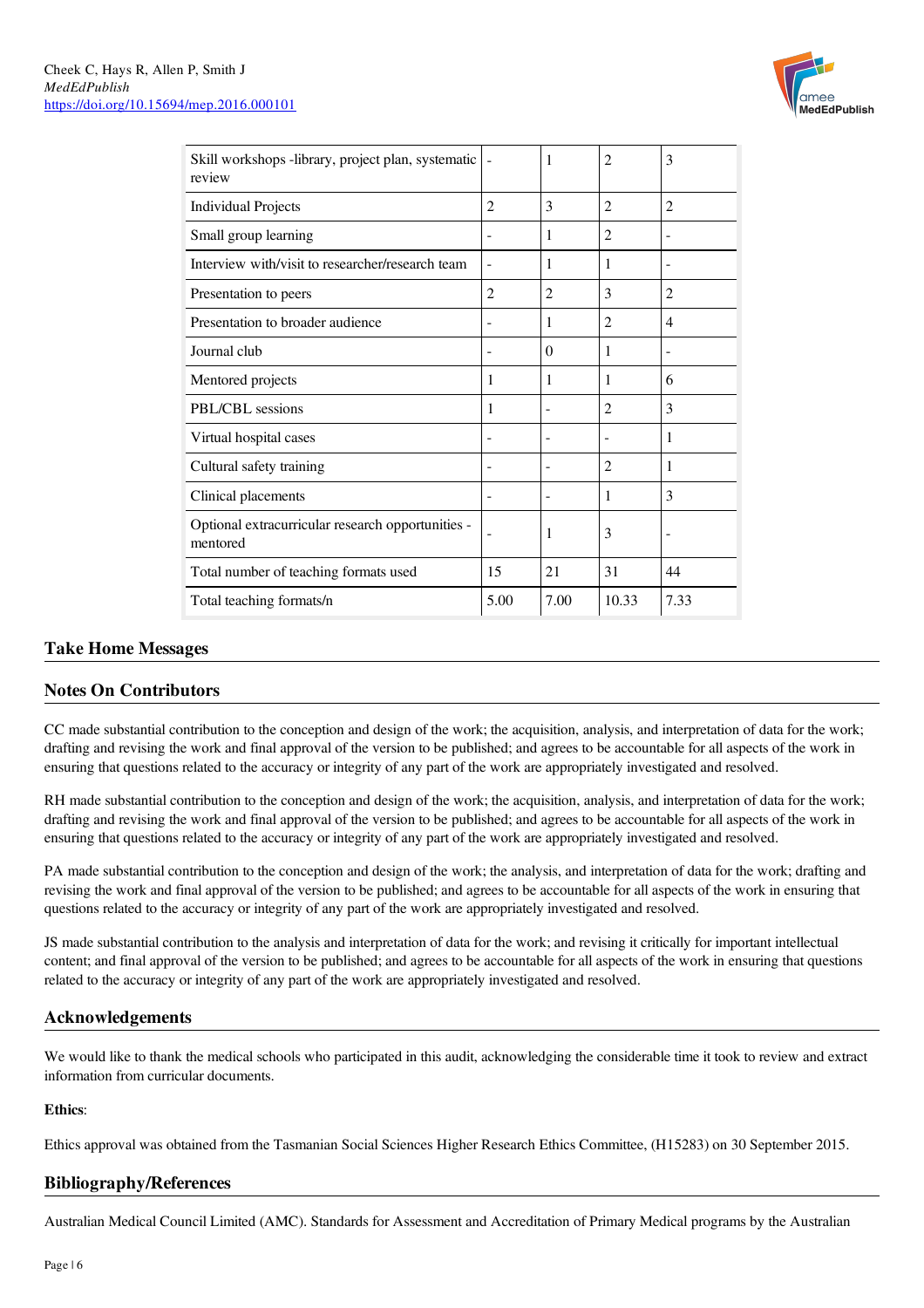

Medical Council 2012. Accessed August 2016. Available: [http://www.amc.org.au/files/d0ffcecda9608cf49c66c93a79a4ad549638bea0\\_original.pdf](http://www.amc.org.au/files/d0ffcecda9608cf49c66c93a79a4ad549638bea0_original.pdf)

Australian Medical Council Limited (AMC). Changes to primary qualifications for admission to practise medicine in Australia: implications for AMC accreditation. Discussion paper 2012. Available: [http://www.amc.org.au/joomla-files/images/publications/20121108-AMC-paper](http://www.amc.org.au/joomla-files/images/publications/20121108-AMC-paper-changes-primary-quals-final.pdf)changes-primary-quals-final.pdf

Bologna Working Group. A Framework for Qualifications of the European Higher Education Area. Bologna Working Group Report on Qualifications Frameworks: Copenhagen, Danish Ministry of Science, Technology and Innovation, 2005, Accessed August 2016. Available: [http://ecahe.eu/w/index.php/Framework\\_for\\_Qualifications\\_of\\_the\\_European\\_Higher\\_Education\\_Area](http://ecahe.eu/w/index.php/Framework_for_Qualifications_of_the_European_Higher_Education_Area)

Beck RJ, Skinner WF, Schwabrow LA. A study of Sustainable Assessment Theory in Higher Education Tutorials. Assessment & Evaluation in Higher Education, 2013, 38 (3); 326-348.

<http://dx.doi.org/10.1080/02602938.2011.630978>

Bokey L, Chapuis PH, Dent OW. Problem-based learning in medical education: one of many learning paradigms. Med J Aust 2014; 201 (3): 134-136.

#### <http://dx.doi.org/10.5694/mja13.00060>

Boyer EL. The scholarship of teaching from: Scholarship reconsidered: Priorities of the professoriate, College Teaching, 1991;39:11-13.

#### <http://dx.doi.org/10.1080/87567555.1991.10532213>

Cooke M, Irby DM, O'Brien BC. Educating physicians: a call for reform of medical school and residency, John Wiley & Sons; 2010.

Council of Ministers of Education, Canada (CMEC). Ministerial Statement on Quality Assurance of Degree Education in Canada. Ottawa: 2007. Accessed 4th August 2016. Available: <http://cicic.ca/docs/cmec/QA-Statement-2007.en.pdf>.

Department of Education and Training (DET). Australian Qualifications Framework 2nd Edition (2013). Accessed August 2016. Available: <http://www.aqf.edu.au/>.

Geffen L. A brief history of medical education in Australia. Med J Aust 2014; 201: S19-22.

<http://dx.doi.org/10.5694/mja14.00118>

Harden R. International Medical Education and Future Directions: A Global Perspective. Acad Med. 2006: 81(12), S23-S29.

<http://dx.doi.org/10.1097/01.acm.0000243411.19573.58>

Lenartowicz M. The nature of the university, High Educ, 2015;69: 947-961.

<http://dx.doi.org/10.1007/s10734-014-9815-0>

New Zealand Qualifications Authority (NZQA). New Zealand Qualifications Framework (2010). Accessed March 2016. Available: <http://www.nzqa.govt.nz/assets/Studying-in-NZ/New-Zealand-Qualification-Framework/requirements-nzqf.pdf>

Park SJ, Liang MM, Sherwin T, McGhee CN. Completing an intercalated research degree during medical undergraduate training: barriers, benefits and postgraduate career profiles. NZ Med J (Online). 2010 Sep 24;123(1323).

Prideaux D. Medical education in Australia: Much has changed but what remains? Med Teach. 2009; 31: 96-100.

<http://dx.doi.org/10.1080/01421590802509157>

Quality Assurance Agency (QAA).UK Quality Code for Higher Education. London: 2014. Accessed 4th August 2016. Available: <http://qaa.ac.uk/en/Publications/Documents/qualifications-frameworks.pdf>

Siemens DR, Punnen S, Wong J, Kanji N. A survey on the attitudes towards research in medical school. BMC Med Educ. 2010;10(1):4.

<http://dx.doi.org/10.1186/1472-6920-10-4>

Strasser R. Advances in rural medical education in three countries: Canada, the United States and Australia, Education for Health 2005; 18: